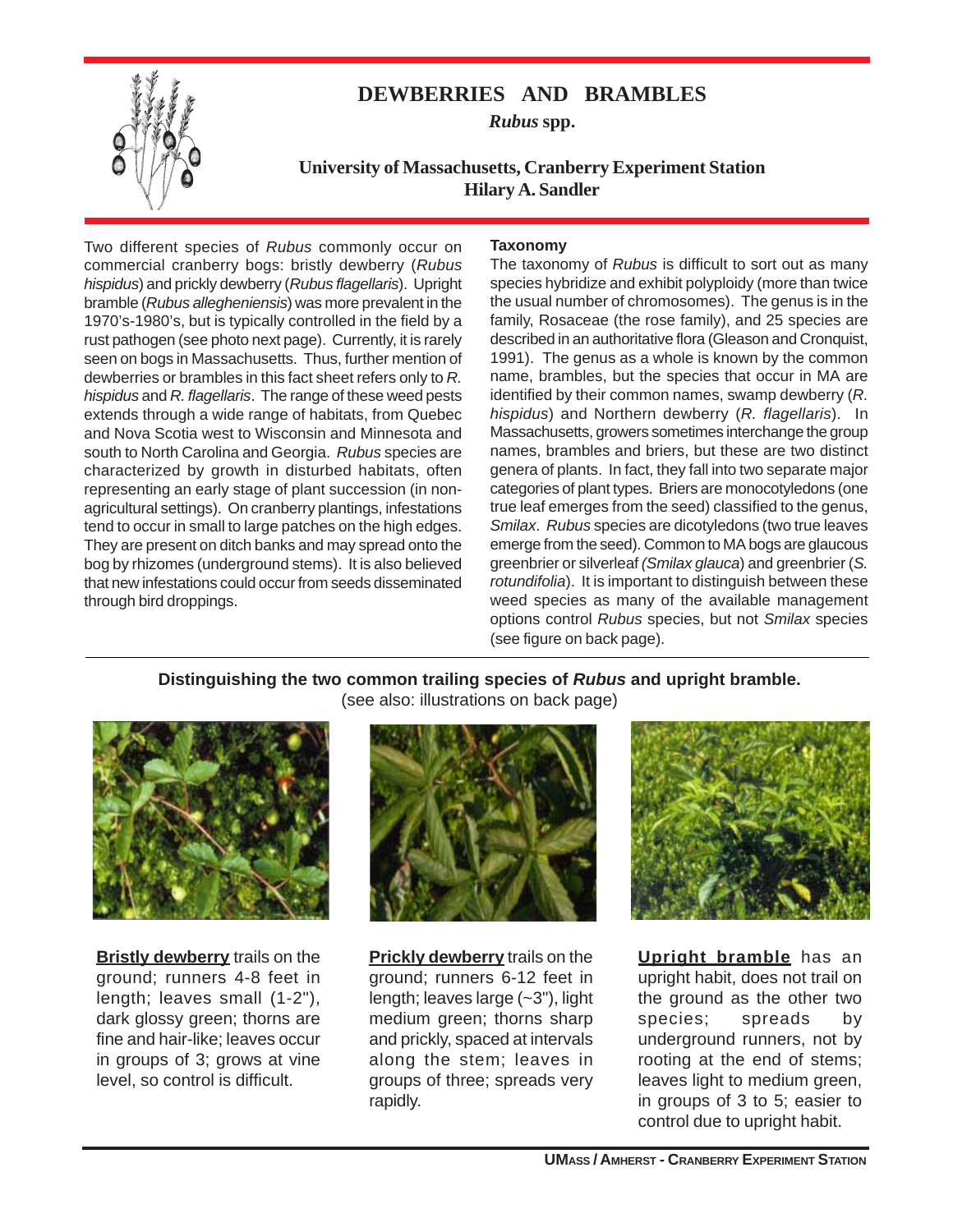#### **Bramble and Dewberry Biology**

Brambles and dewberries are perennial plants that produce biennial canes. The canes are normally vegetative the first year . At this point in their life cycle, these are called primocanes. These same canes flower during the second year and are referred to as floricanes. After fruiting, the floricanes die and new primocanes are produced (Pritts and Handley, 1989). The crown of the plant (the portion between the root and the stem) and the roots may live for many years.

Brambles and dewberries have upright and arching to trailing stems (3-4 m) arising from root buds (Uva et al., 1997). Brambles spread by seed, root sprouts, rhizomes, and stems that arch to the ground and generate roots at the tips. Dewberries spread rapidly on cranberry bogs by rooting at the tips of their canes. Dewberries will form a dense thicket and kill vines if left unmanaged. Stems (or runners) have been known to grow to lengths over 15 feet. All brambles and dewberries have roots that are woody and tough.



Rust fungus infecting upright bramble.



Comparison of *R. hispidus* (bristly dewberry) and *R. flagellaris* (prickly dewberry) stems and leaves. Note the heavier stem and wider leaf placement of the prickly dewberry.

Vegetative growth continues until cold weather predominates. Flower bud initiation occurs in the late fall, followed by flower development the next summer on the floricanes (Pritts and Handley, 1989).

Like many plants, overall dewberry productivity and health is dictated by the interaction of many environmental factors including light, temperature, day length, soil moisture, and wind. Brambles and dewberries grow best in drier soils. This is why infestations by dewberries in cranberry bogs are typically seen on the high edges and not in the moist centers of the bog. Though wind may injure commercial species of *Rubus* (e.g., raspberry), wind does not normally adversely affect brambles that grow in cranberry bogs.

#### **Flowers and Fruit**

The flowers contain 5 petals and 5 small, non-showy sepals. The flowers are small and white. Dewberries flower from June through September and produce red or black fruit from July through October. Dewberries and brambles are self-fertile, which means that pollen transferred from within the same flower can produce a viable fruit. Honeybees, which are used to pollinate cranberry flowers, are also excellent pollinators for the dewberries and brambles.

Flowers typically contained 100-125 pistils (the female portion of the flower). Each pistil contains two ovules; one develops into the mature seed and the other becomes the drupelet (the fleshy tissue) that surrounds the seed. Usually 75-85 drupelets aggregate together to form the berry.

# **Management**

The most effective way to mange dewberries is to eliminate them as they invade the bog. Remove young plants by pulling or digging out roots. Chemical control with glyphosate wipes is difficult because the weeds grow so intimately amongst the vines. However, wiping does stall



Heavy infestation of bristly dewberry on a commercial cranberry bog.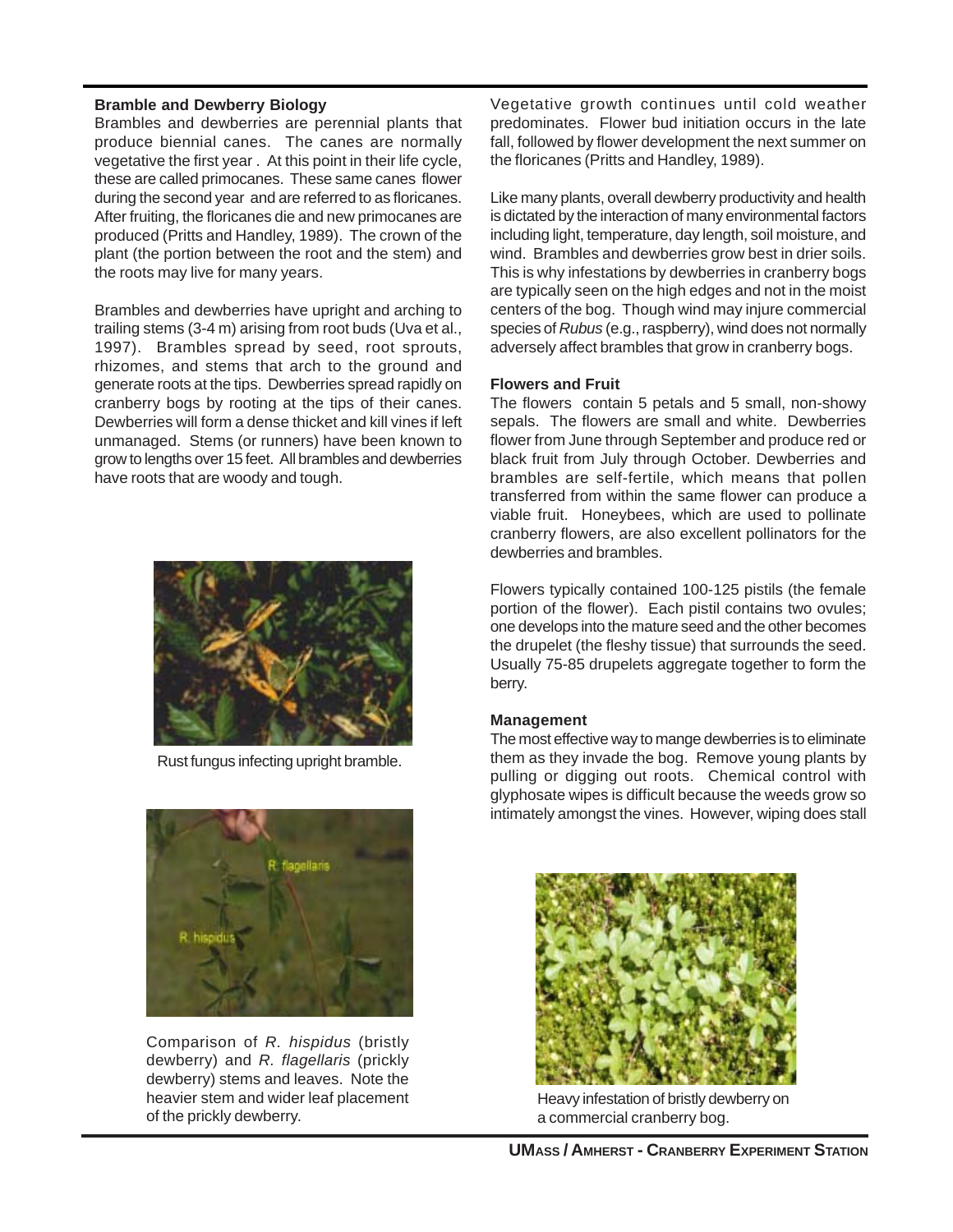the spread of dewberry patches and offers some management of the weed. Some growers have had moderate to good success using hand-held clippers that dispense an herbicide as they cut. Growers have reported good results by tying up the runners onto stakes and then hand wiping with glyphosate. This technique prevents excessive vine injury by allowing the herbicide to dry on the weeds in a vertical position prior to placing them back on the bog surface.

Late water floods (4 weeks duration) increased crown mortality and reduced the numbers of runners (offspring) produced by a crown (DeMoranville et al., 1998). The figure below shows that a late water flood adversely affected the trailing dewberry species (3 different bogs), but had no impact on silverleaf (*Smilax glauca*). Specifically, research indicated a 20% increase in crown mortality and a 30% reduction in the number of runners produced per crown for dewberries held under a proper late water flood (see table this page). Long summer floods can be used in desperate situations. This flood eliminates the crop for the year. Some growers have found it helpful to hand-pull or hand-wipe remaining dewberry plants after the removal of the summer flood.

Fall floods have also shown promise for management of dewberry populations (DeMoranville et al., 2001; Shumaker and DeMoranville, 2000). These studies have focused primarily on *R. hispidus*. All floods for the study were established by holding the harvest flood for either 3 or 4 weeks. Dewberry crowns increased 2-7% after a 3 week flood, but decreased 27-31% after 4-week floods. Data from these studies, along with previous grower observations, suggest that a 4-week flood may be necessary for control of dewberry populations. In addition, putting the flood on early in the harvest period (September 20-25) was key to good dewberry control. However, some control of dewberry was obtained with a 4-week flood starting during the first week of October. Current recommendations are to start flooding as early as possible and hold for 4 weeks for best dewberry management. It

is probable that good results are correlated with water temperature and oxygen levels. Research planned for 2001 is directed towards answering these questions. Early floods are best suited to early varieties or on beds where a crop-destruct flood has been used. It is important to remove the flood by early November to allow the vines time to become dormant prior to the onset of winter. Vines may be susceptible to injury if cold temperatures occur soon after the withdrawal of the fall flood.

#### **Literature Cited**

DeMoranville, C.J., A.L. Averill, F.L. Caruso, H.A. Sandler, and M.J. Else. 1998. Control of weeds, insects, and diseases on cranberry with a spring flood. HortScience (abstr.) 33:538.

DeMoranville, C.J., H.A. Sandler, A.L. Averill, M.M. Sylvia, and D. Shumaker. 2001. Integrated management of cranberry pests using fall and spring floods. HortScience (abstr.), in press.

Else, M.J. 1994. Identifying briars and brambles. Cranberry weed IPM fact sheet. UMass Extension Publ. University of MA-Amherst.

Gleason, H.A. and A. Cronquist. 1991. Manual of the vascular plants of the Northeastern United States and adjacent Canada. Second Edition. New York Botanical Garden, Bronx, NY. 910 pp.

Pritts, M. and D. Handley. 1989. Bramble production guide. Northeast Regional Agricultural Engineering Service-35. Ithaca, NY.

Shumaker, D. and C.J. DeMoranville. 2000. A good year to try a fall flood. Cranberry Station Newsletter, September. UMass Ext. Publ., East. Wareham, MA.

Uva, R.H., J.C. Neal, and J.M. Tomaso. 1997. Weeds of the Northeast. Cornell University Press, Ithaca, NY. 397 pp.



1994 data

**Table 1**. Late water effects on dewberries.

| <b>Crown mortality</b> | <b>New runner production</b> |
|------------------------|------------------------------|
| $EW = 30\%$            | $EW = 2.0 /$ crown           |
| $LW = 50\%$            | $LW = 1.4 /$ crown           |